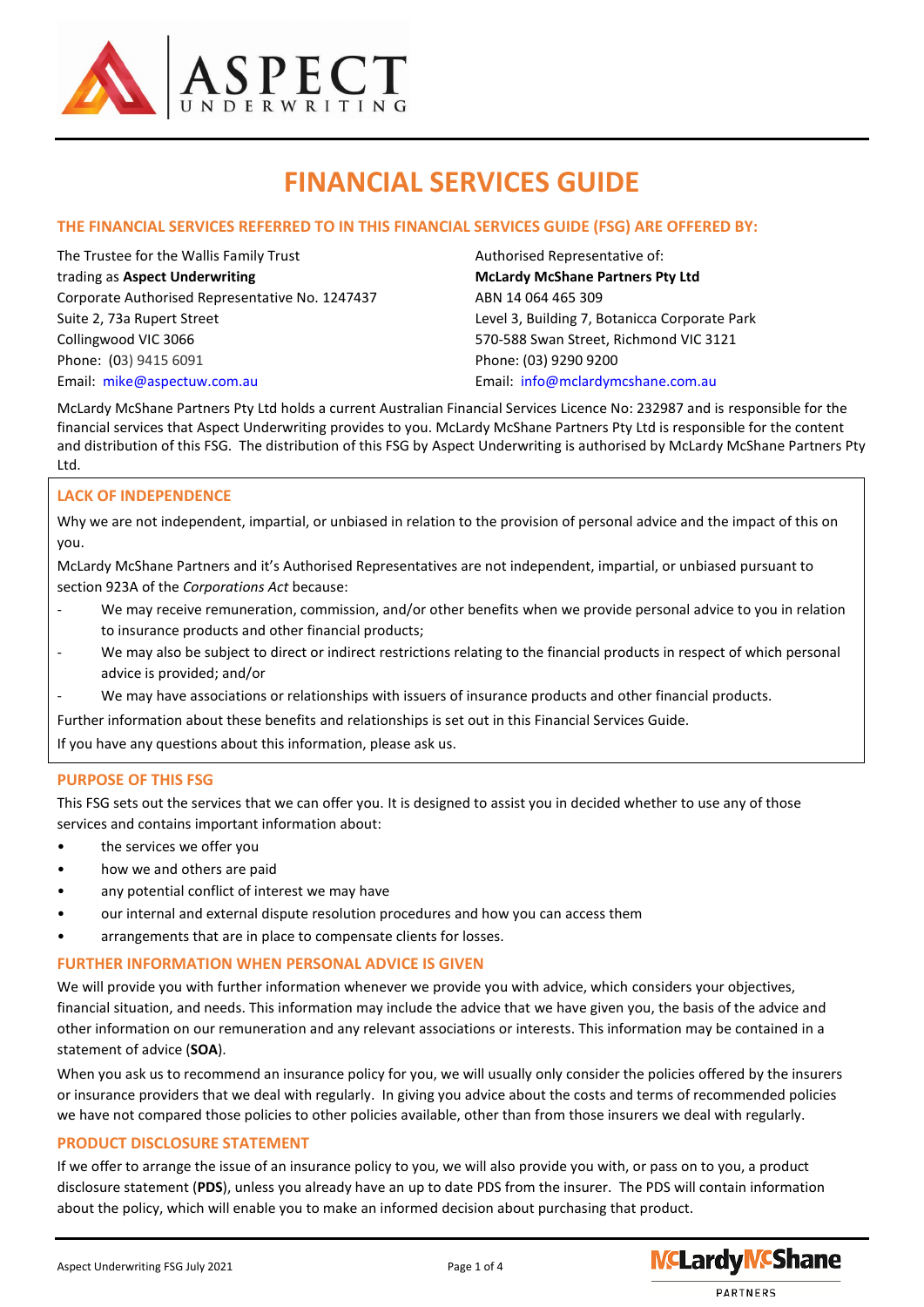

#### **FROM WHEN DOES THIS FSG APPLY?**

This FSG applies from 1 July 2021 and remains valid unless a further FSG is issued to replace it. We may give you a supplementary FSG. It will not replace this FSG but will cover services not covered by this FSG.

#### **HOW CAN I INSTRUCT YOU?**

You can contact us to give us instructions by post, phone, fax or email on the contact number or details mentioned on page 1 of this FSG.

#### **WHO IS RESPONSIBLE FOR THE FINANCIAL SERVICES PROVIDED?**

McLardy McShane Partners Pty Ltd is responsible for the financial services that will be provided to you, or through you to your family members, including the distribution of this FSG.

The contact details for McLardy McShane Partners Pty Ltd on page 1 of this FSG.

# **WHAT KINDS OF FINANCIAL SERVICES ARE YOU AUTHORISED TO PROVIDE TO ME AND WHAT KINDS OF FINANCIAL PRODUCT/S DO THOSE SERVICES RELATE TO?**

Aspect Underwriting is authorised to advise and deal in general insurance products to wholesale and/or retail clients under McLardy McShane Partners Pty Ltd's Australian Financial Service Licence. We will do this on your behalf as your broker unless we tell you otherwise.

Sometimes we will act under a binder or agency McLardy McShane Partners Pty Ltd has from an insurer. When we act under a binder or agency, we will be acting as the agent of the insurer. This means that we represent and act for the insurer, not for you. We will tell you when we act under a binder or agency to arrange your insurance or advise you about your insurance needs.

#### **RETAIL CLIENTS**

Under the Corporations Act 2001 (the Act) Retail Clients are provided with additional protection from other clients. The Act defines Retail Clients as: Individuals or a manufacturing business employing less than 100 people or any other business employing less than 20 people and that are purchasing the following types of insurance covers: Motor vehicle, home building, contents, personal and domestic, sickness/accident/travel, consumer credit and other classes as prescribed by regulations. Some of the information in this FSG only applies to Retail Clients and it is important that you understand if you are covered by the additional protection provided.

#### **WILL I RECEIVE TAILORED ADVICE?**

Maybe not in all cases. However, we may need information about your personal objectives, details of your current financial situation and any relevant information, so that we can arrange insurance policies for you, issue insurance policies to you or to give you advice about your insurance needs. We will ask you for the details that we need to know.

In some cases, we will not ask for any of this information. If we do not ask, or if you do not give us all the information we ask for, any advice you receive may not be appropriate to your needs, objectives, and financial situation.

You should read the warnings contained in any SOA, or any other warnings that we give you, carefully before making any decision about an insurance policy.

Where we provide you with advice about your insurance arrangements, that advice is current at the time that we give it. We will review your insurance arrangements when you inform us about changes in your circumstances, or upon renewal of your insurances.

#### **CONTRACTUAL LIABILITY AND YOUR INSURANCE COVER**

Many commercial or business contracts contain clauses dealing with your liability (including indemnities or hold harmless clauses). Such clauses may entitle your insurers to reduce cover, or in some cases, refuse to indemnify you at all. You should seek legal advice before signing and accepting contracts. You should inform us of any clauses of this nature before you enter into them.

#### **WHAT INFORMATION DO YOU MAINTAIN IN MY FILE AND CAN I EXAMINE MY FILE?**

McLardy McShane Partners Pty Ltd maintains a record of your personal profile, including details of insurance policies that we arrange or issue for you. McLardy McShane Partners Pty Ltd may also maintain records of any recommendations or advice given to you. McLardy McShane Partners Pty Ltd will retain this FSG and any other FSG given to you as well as any SOA or PDS that we give or pass on to you for the period required by law.

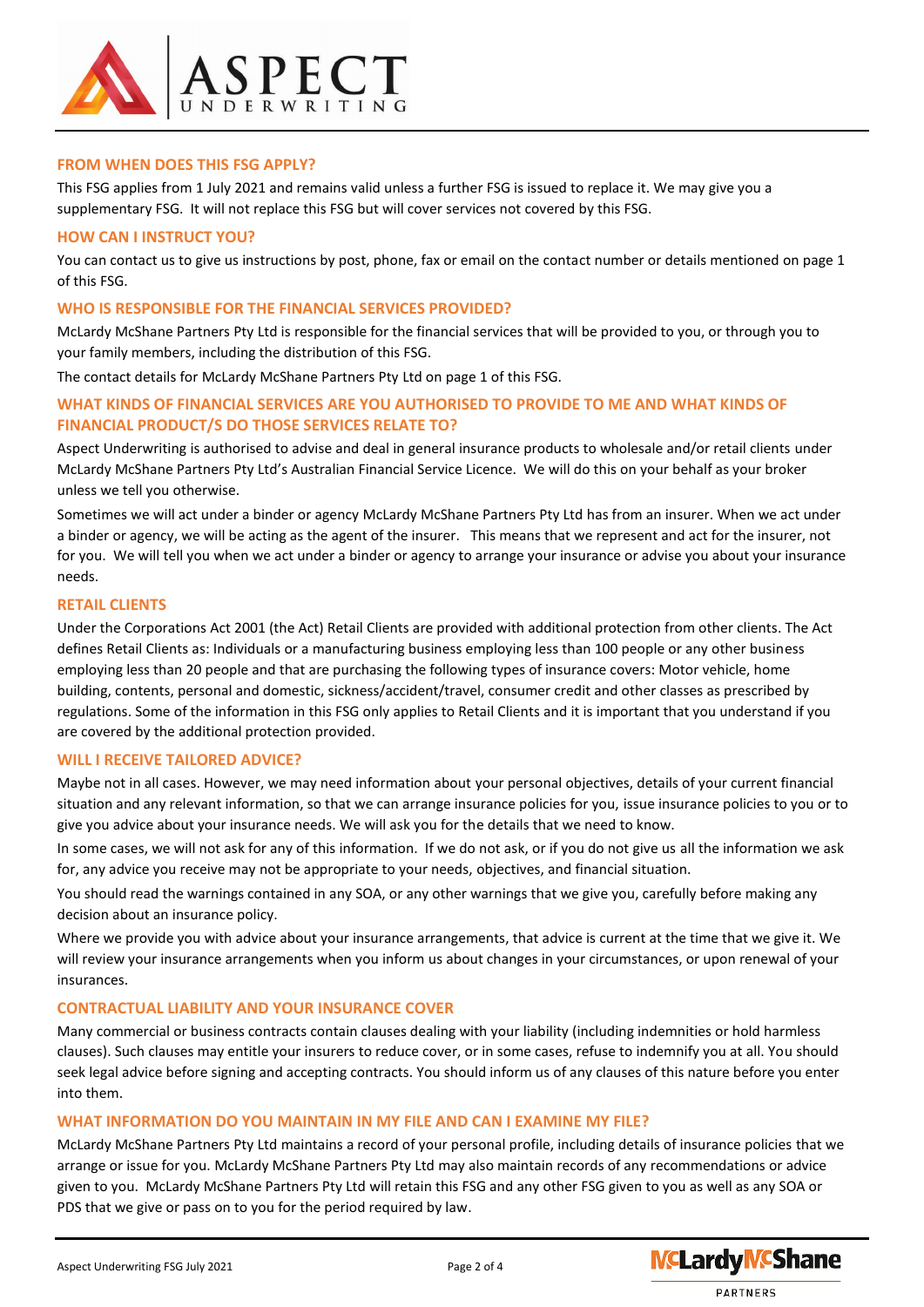

McLardy McShane Partners Pty Ltd is and we are committed to implementing and promoting a privacy policy, which will ensure the privacy and security of your personal information. A copy of our privacy policy is available on request. If you wish to look at your file, please ask us and we will arrange for you to do so.

## **HOW WILL I PAY FOR THE SERVICES PROVIDED?**

Payment for the services we provide you are payable directly to McLardy McShane Partners Pty Ltd. For each insurance product, the insurer will charge a premium that includes any relevant taxes, charges, and levies. McLardy McShane Partners Pty Ltd often receive a payment based on a percentage of this premium (excluding relevant taxes, charges, and levies) called commission, which is paid to McLardy McShane Partners Pty Ltd by the insurers. In some cases, you will also be charged a fee. These will all be shown on the invoice that is sent to you.

You can choose to pay for our services by any of the payment methods set out in the invoice. You are required to pay McLardy McShane Partners Pty Ltd within the time set out on the invoice.

If there is a refund or reduction of your premium as a result of a cancellation or alteration to a policy or based on a term of your policy (such as a premium adjustment provision), we will retain any fee we have charged you. We will also retain commission depending on our arrangements with the insurer or charge you a cancellation fee equal to the reduction in commission.

When you pay us your premium it will be banked into McLardy McShane Partners Pty Ltd's trust account. McLardy McShane Partners Pty Ltd will retain the commission from the premium you pay us and remit the balance to the insurer in accordance with McLardy McShane Partners Pty Ltd 's arrangements with the insurer. McLardy McShane Partners Pty Ltd will earn interest on the premium while it is in their trust account or McLardy McShane Partners Pty Ltd may invest the premium and earn a return. McLardy McShane Partners Pty Ltd will retain any interest or return on investment earned on the premium.

## **HOW ARE ANY COMMISSIONS, FEES OR OTHER BENEFITS CALCULATED FOR PROVIDING FINANCIAL SERVICES?**

McLardy McShane Partners Pty Ltd 's commission will be calculated based on the following formula: **X = Y% x P**  In this formula:

X = McLardy McShane Partners Pty Ltd 's commission

Y% = the percentage commission paid to McLardy McShane Partners Pty Ltd by the insurer.

McLardy McShane Partners Pty Ltd 's commission varies between 0 and 35%.

P = the amount you pay for any insurance policy (less any government fees or charges included in that amount).

Aspect Underwriting will receive 90-95% of McLardy McShane Partners Pty Ltd 's commission.

Aspect Underwriting may charge a fee for service as well as, or instead of commission. The fee charged will depend on the complexity and level advice sought and provided, and the time spent on your insurance needs. The fee will be shown on the invoice that we send to you.

Occasionally we pay commissions, fees or benefits to others who refer you to us or refer us to an insurer. If we do, we will pay commissions to those people out of our commission or fees (not in addition to those amounts), in the range of 0% to 50%. Our employees that will assist you with your insurance needs will be paid a market salary. They may receive bonuses payable

based on performance criteria.

If we give you personal advice, we will inform you of any fees, commission or other payments we, our associates or anyone referring you to us (or us to any insurer) will receive in relation to the policies that are the subject of the advice. See below for information on the Steadfast association and commission.

# **DO YOU HAVE ANY RELATIONSHIPS OR ASSOCIATIONS WITH THE INSURERS WHO ISSUE THE INSURANCE POLICIES OR ANY OTHER MATERIAL RELATIONSHIPS?**

McLardy McShane Partners Pty Ltd is a Steadfast Group Limited (**Steadfast**) Network Broker. As a Steadfast Network Broker, McLardy McShane Partners Pty Ltd has access to member services including model operating and compliance tools, procedures, manuals and training, legal, technical, HR, contractual liability advice and assistance, group insurance arrangements, product comparison and placement support, claims support, group purchasing arrangements and broker support services. These services are either funded by Steadfast, subsidised by Steadfast or available exclusively to Steadfast Network Brokers for a fee.